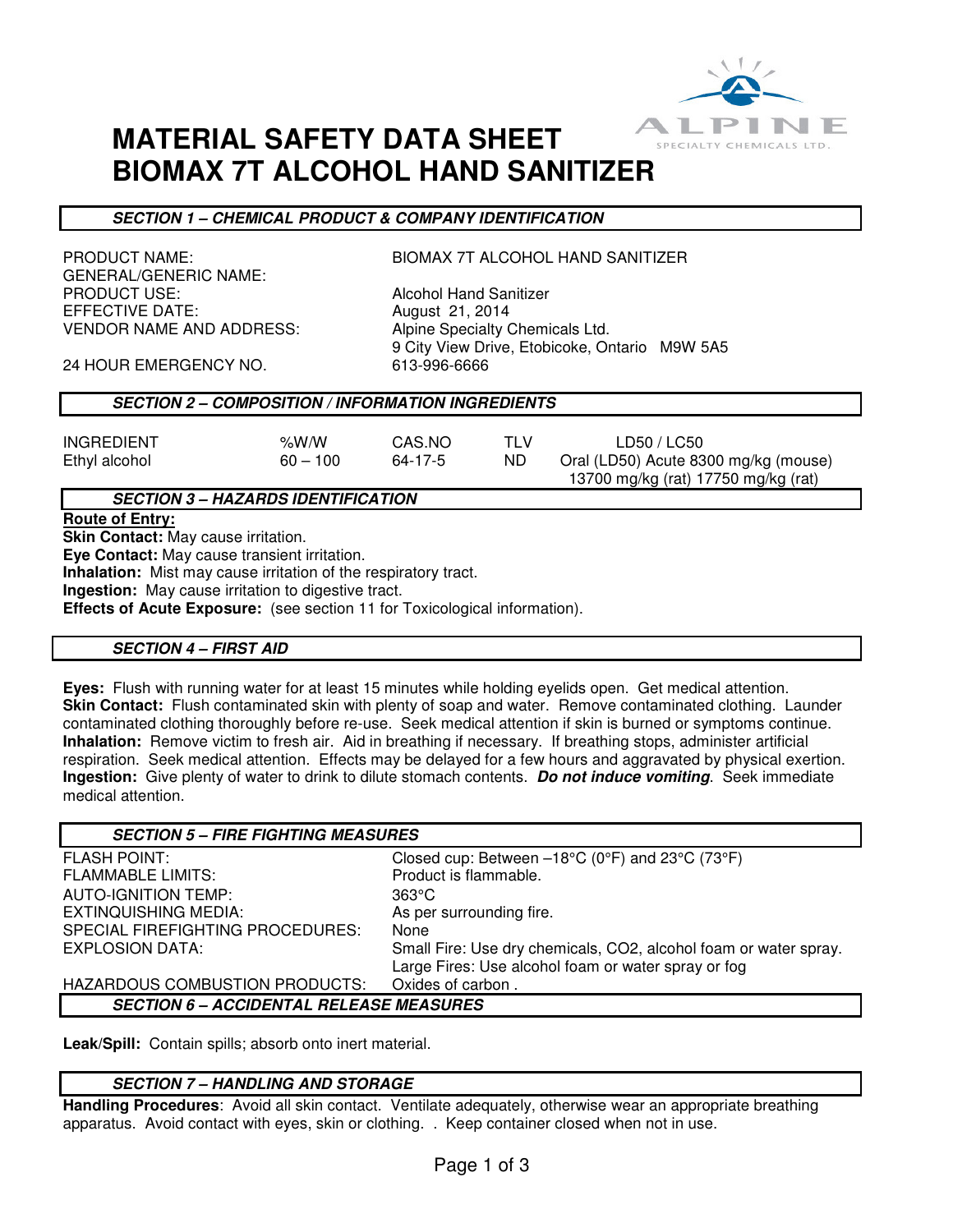# **MATERIAL SAFETY DATA SHEET BIOMAX 7T ALCOHOL HAND SANITIZER**

**Storage Procedures**: Keep from freezing. Keep containers closed when not in use.

| <b>SECTION 8 - EXPOSURE CONTROLS</b>    |                                                                                              |  |  |  |  |
|-----------------------------------------|----------------------------------------------------------------------------------------------|--|--|--|--|
| <b>PROTECTIVE EQUIPMENT TO BE USED:</b> |                                                                                              |  |  |  |  |
| <b>RESPIRATORY PROTECTION:</b>          | Not required under adequate ventilation.                                                     |  |  |  |  |
| <b>VENTILATION:</b>                     | General ventilation adequate.                                                                |  |  |  |  |
| <b>PROTECTIVE GLOVES:</b>               | Rubber or Neoprene                                                                           |  |  |  |  |
| EYE PROTECTION:                         | Safety goggles are recommended for prolonged contact with bulk<br>quantities                 |  |  |  |  |
| OTHER PROTECTIVE MEASURES:              | Wear proper safety equipment when handling product. Eye wash station<br>should be available. |  |  |  |  |

#### **SECTION 9 – PHYSICAL PROPERTIES**  PHYSICAL STATE: Liquid APPEARANCE AND ODOUR: Clear gel. ODOUR THRESHOLD: ND SPECIFIC GRAVITY: 0.875-0.895 VAPOUR PRESSURE: Weighted average: 4.37kPa ( at 20°C) VAPOUR DENSITY: Weighted average: 1.36 ( air = 1) PH: 6.0-7.3 EVAPORATION RATE: ND Lowest known value 78.5°C approximately WATER SOLUBILITY: Complete FREEZING POINT: 0°C approximately **SECTION 10 – STABILITY AND REACTIVITY**  STABILITY: STABILITY: INCOMPATIBILITY: Strong Acids HAZARDOUS DECOMPOSITION PRODUCTS: ND HAZARDOUS POLYMERIZATION: Will not occur. CONDITIONS TO AVOID: Contact with strong acids will generate heat. **SECTION 11 – TOXICOLOGICAL INFORMATION**  THRESHOLD LIMIT VALUE: ND EFFECTS OF ACCUTE EXPOSURE: SKIN CONTACT: May cause moderate irritation. EYE CONTACT: The May cause temporary or permanent damage if not treated promptly.<br>INHALATION: Exercise of the Breathing mist, spray or vapor may cause irritation. Breathing mist, spray or vapor may cause irritation. INGESTION: May cause severe irritation to digestive tract. Maybe harmful if swallowed. EFFECT OF CHRONIC EXPOSURE: Animals receiving repeated doses of concentrated Butoxyethanol develops hemolytic anemia and secondary injury to the kidney and liver. IRRITANCY OF PRODUCT: Medium CARCINOGENICITY: ND SENSITIZATION TO MATERIAL: REPRODUCTION TOXICITY: ND TERATOGENTICITY: ND MUTAGENICITY: ND

## **SECTION 12 – ECOLOGICAL CONSIDERATION**

No permanent effects on ecosystems.

## **SECTION 13 – DISPOSAL CONSIDERATIONS**

**Waste Disposal:** In accordance with federal, provincial or local government requirements.

#### **SECTION 14 – TRANSPORT INFORMATION**

**TDG Classification:** Class 3 UN 1170 Ethanol Solution, PG II